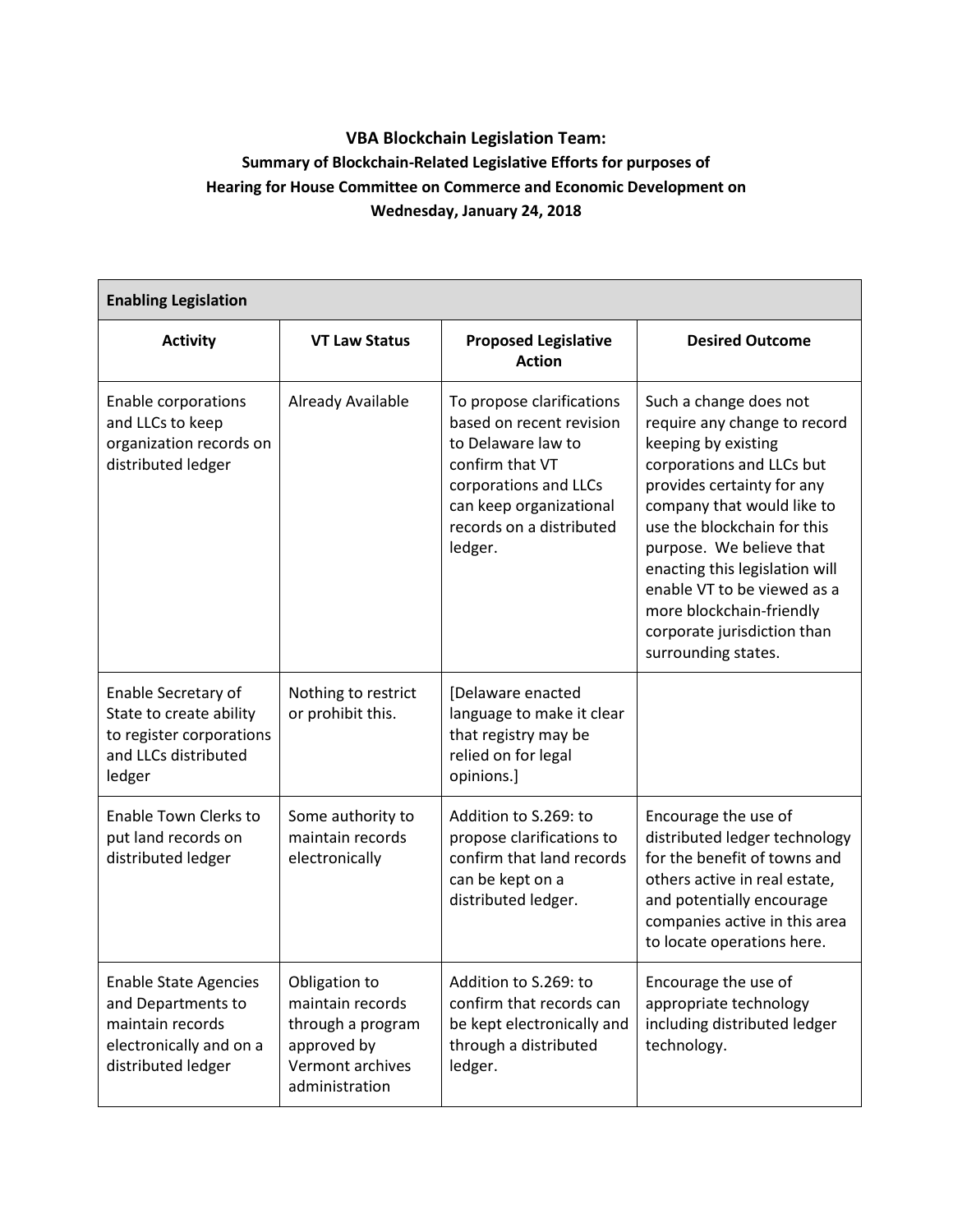| Attract Blockchain<br>services businesses and<br>virtual currency<br>businesses |                                                                               | Addition to S.269:<br>"Blockchain-Based LLC"<br>(formerly Virtual<br>Currency LLC).                                                                                                                                                 | Many blockchain projects<br>exist largely as a loose<br>network of independent<br>operators, which raises<br>concerns for participants<br>with regard to personal<br>liability for any liabilities of<br>the project or business.<br>Modifying the VT LLC<br>provisions to encourage the<br>use of a VT LLC may<br>encourage some of these<br>projects to organize their<br>businesses here and we<br>would propose requiring that<br>they maintain some form of<br>presence in the state. |
|---------------------------------------------------------------------------------|-------------------------------------------------------------------------------|-------------------------------------------------------------------------------------------------------------------------------------------------------------------------------------------------------------------------------------|--------------------------------------------------------------------------------------------------------------------------------------------------------------------------------------------------------------------------------------------------------------------------------------------------------------------------------------------------------------------------------------------------------------------------------------------------------------------------------------------|
| Attract data<br>management<br>companies                                         | Trust companies are<br>allowed but not<br>those devoted to<br>data management | Revision of S.269:<br>Personal Identity and<br><b>Information Trust</b><br>Companies to allow trust<br>companies to engage in a<br>wider array of data<br>management activity                                                       | This would authorize the<br>creation and licensing of a<br>new type of trust company,<br>subject to the control and<br>oversight of the Vermont<br>Department of Financial<br>Regulation, that may be<br>increasingly attractive<br>because of data management<br>and identity issues that can<br>be addressed through<br>distributed ledger<br>technology.                                                                                                                                |
| <b>Boost Vermont Captive</b><br>Insurance Industry                              |                                                                               | Addition of Series LLCs.<br>Possibly express enabling<br>legislation stating that<br>Captive Insurance<br>Companies can keep<br>corporate records on a<br>distributed ledger<br>maintained by the<br>Vermont Secretary of<br>State. | Find ways to distinguish<br>Vermont as a favored situs<br>for formation of new<br>captives.                                                                                                                                                                                                                                                                                                                                                                                                |